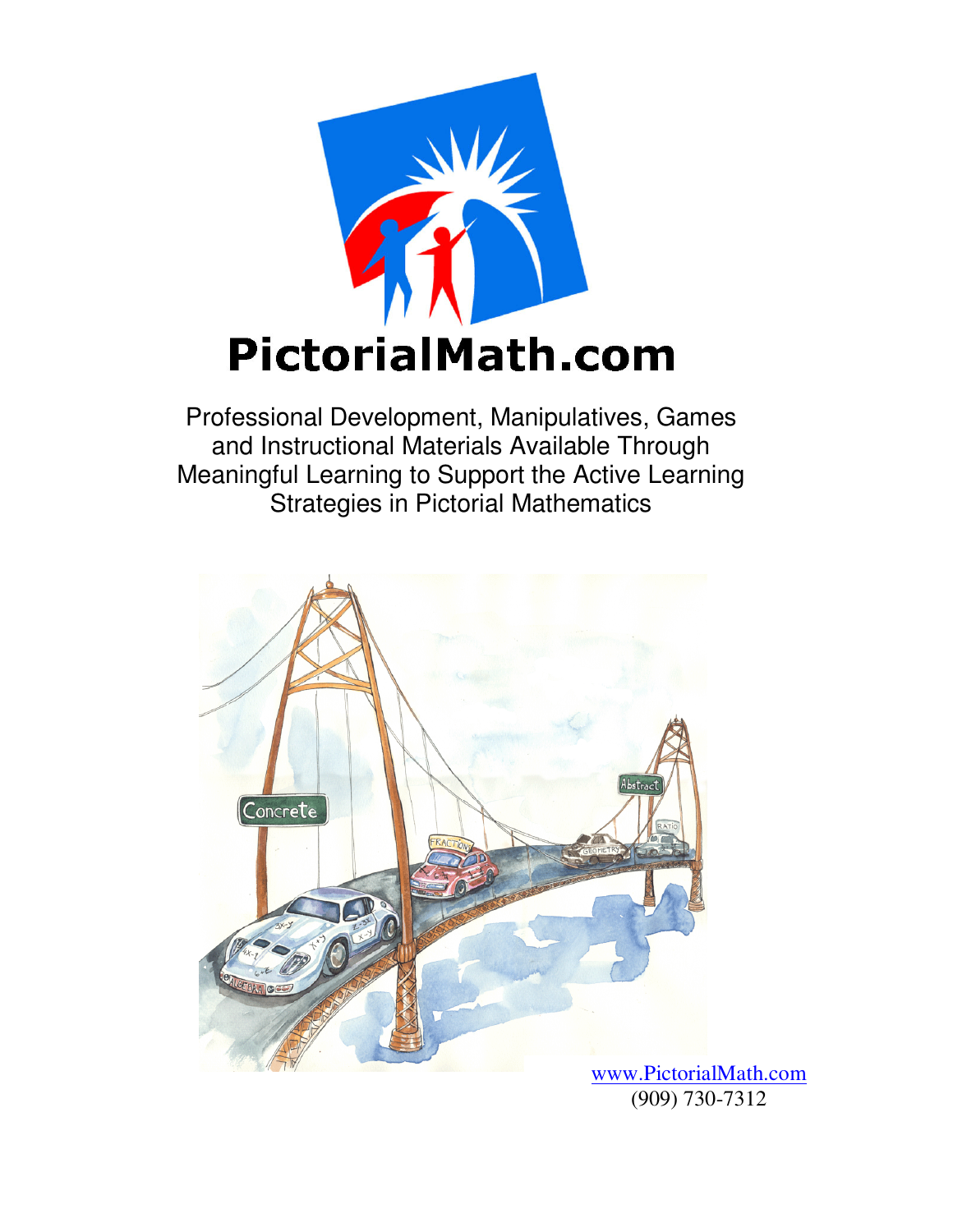#### **Pictorial Math Learning Cards:**

Twenty-three different sets, each \$8.99 (See the attached list of card sets for every grade level)



#### **Manipulatives**

The following are the manipulatives needed to engage students in all the active learning strategies for the most important concepts at each grade level.



### **Base-10 Blocks – Class set: \$159.00**

It comes with the blue blocks for positives, and orange blocks for the negatives. Enough for a class of 36. Lower grade students will use all blocks as positive.

#### **Snap cubes (link cubes, multilinks Grades K-Algebra - \$**109.00 For a class set of 1,000 cubes



**See-Through Learning Sleeves**

\$29/set of 10 \$86/set of 30



#### **Grades 6-9 – Algebra Tiles**

\$108. per class set (30 students), includes overhead set – \$3.50 for extra individual student set.